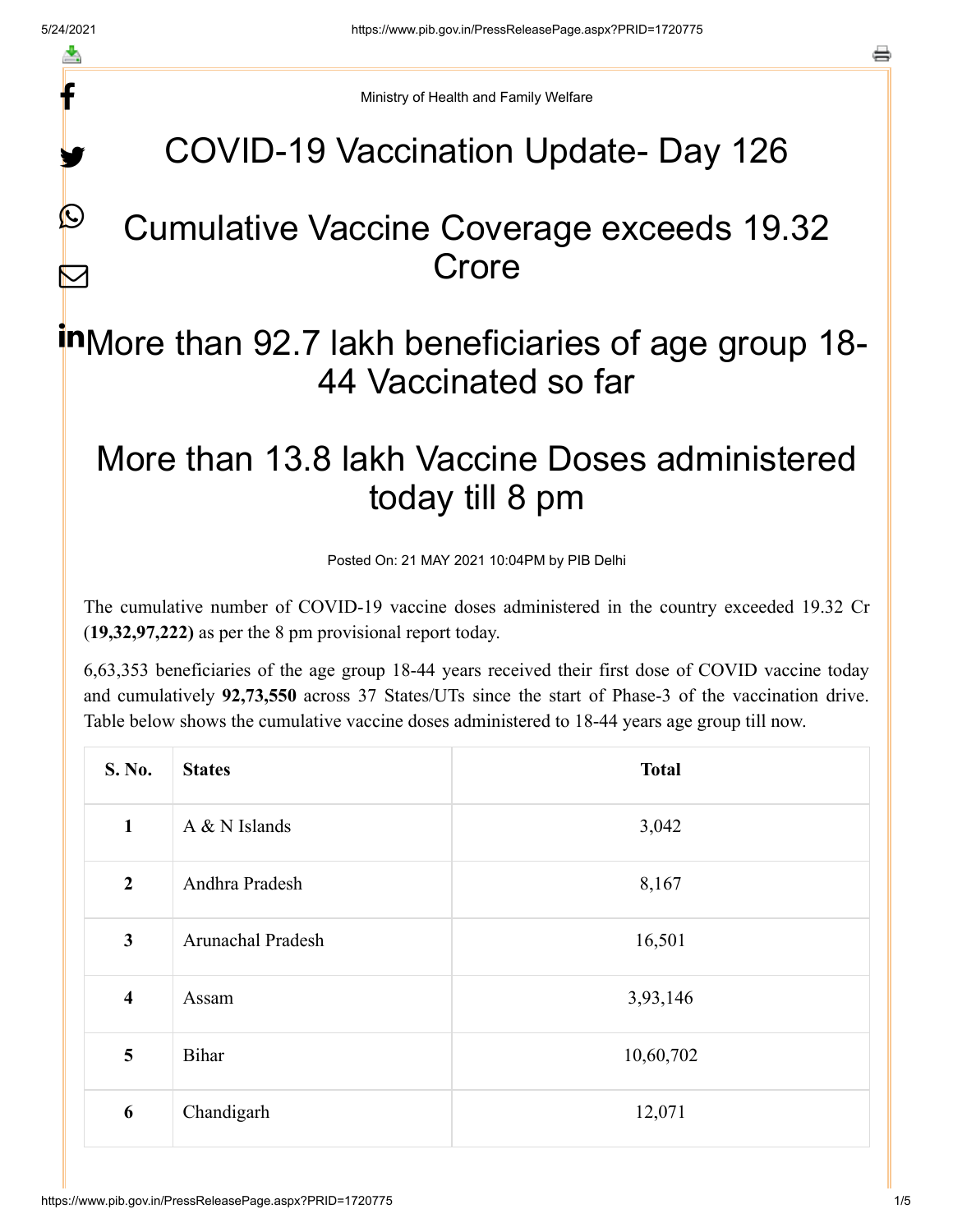| $\overline{7}$                                                                                                                                                                                              |                      |          |
|-------------------------------------------------------------------------------------------------------------------------------------------------------------------------------------------------------------|----------------------|----------|
| $\mathbf{f}$                                                                                                                                                                                                | Chhattisgarh         | 6,64,337 |
| $\bf{8}$                                                                                                                                                                                                    | Dadra & Nagar Haveli | 12,875   |
| $\boldsymbol{9}$                                                                                                                                                                                            | Daman & Diu          | 14,577   |
| $\bigcirc$<br>10                                                                                                                                                                                            | Delhi                | 8,85,881 |
| $\sum_{ }% \left[ \begin{array}{cc} \vspace{1cm} \vspace{1cm} \vspace{1cm} \vspace{1cm} \vspace{1cm} \right] & \quad \vspace{0.5cm} \vspace{0.5cm} \vspace{0.5cm} \end{array} \right] \label{eq:2.1}$<br>11 | Goa                  | 27,139   |
| in<br>12                                                                                                                                                                                                    | Gujarat              | 6,02,691 |
| 13                                                                                                                                                                                                          | Haryana              | 6,71,800 |
| 14                                                                                                                                                                                                          | Himachal Pradesh     | 40,263   |
| 15                                                                                                                                                                                                          | Jammu & Kashmir      | 34,697   |
| 16                                                                                                                                                                                                          | Jharkhand            | 3,04,133 |
| $17\,$                                                                                                                                                                                                      | Karnataka            | 1,48,584 |
| 18                                                                                                                                                                                                          | Kerala               | 14,720   |
| 19                                                                                                                                                                                                          | Ladakh               | 3,567    |
| 20                                                                                                                                                                                                          | Lakshadweep          | 62       |
| 21                                                                                                                                                                                                          | Madhya Pradesh       | 4,97,670 |
| 22                                                                                                                                                                                                          | Maharashtra          | 6,82,744 |
| 23                                                                                                                                                                                                          | Manipur              | 8,843    |
| 24                                                                                                                                                                                                          | Meghalaya            | 19,566   |
| 25                                                                                                                                                                                                          | Mizoram              | 10,615   |
| 26                                                                                                                                                                                                          | Nagaland             | 7,376    |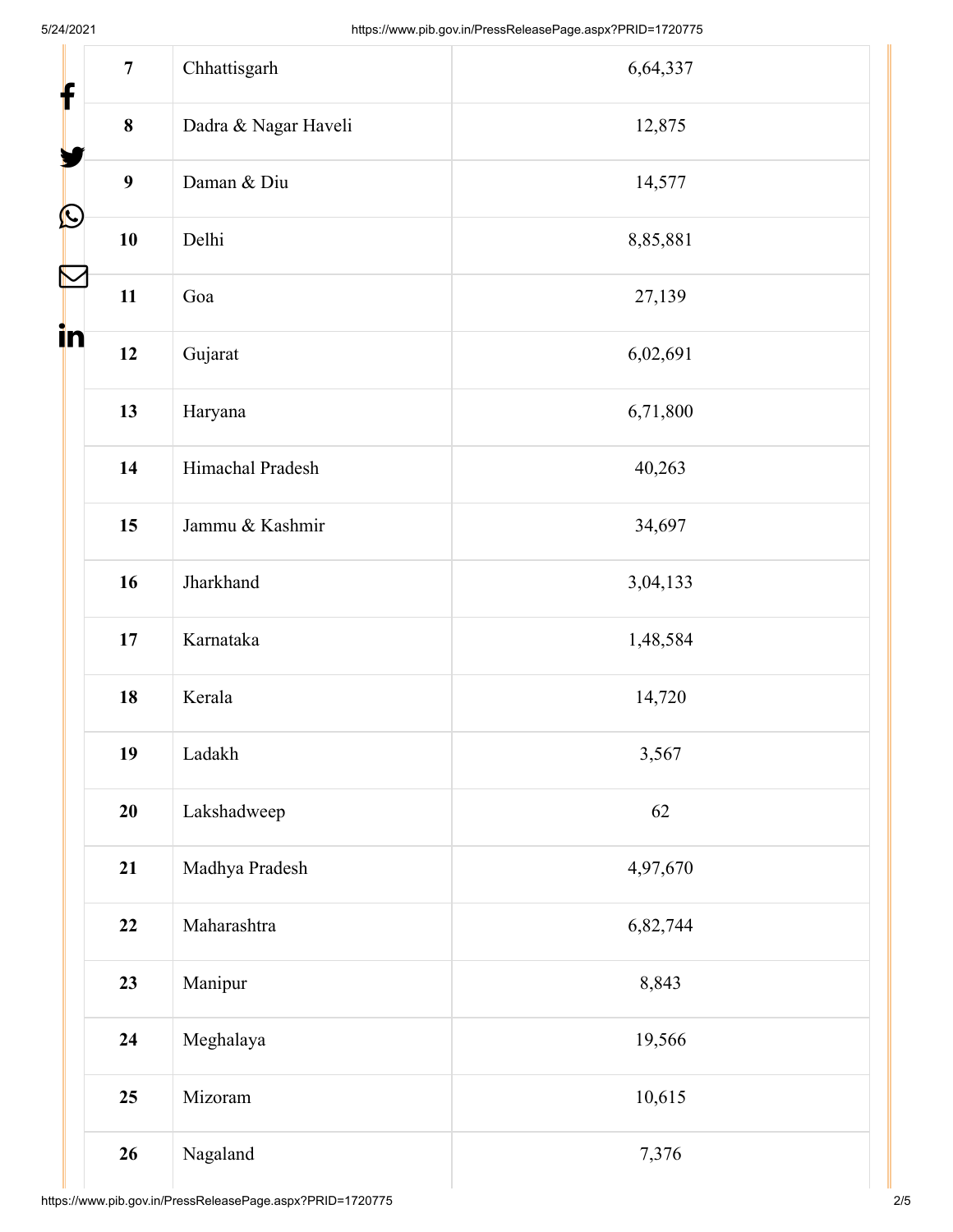| f                 | 27           | Odisha               | 2,71,353  |
|-------------------|--------------|----------------------|-----------|
|                   | 28           | Puducherry           | 2,809     |
|                   | 29           | Punjab               | 2,88,618  |
| $\bigcirc$        | 30           | Rajasthan            | 11,83,124 |
| $\color{red}\sum$ | 31           | Sikkim               | 5,381     |
| in                | 32           | Tamil Nadu           | 48,620    |
|                   | 33           | Telangana            | 652       |
|                   | 34           | Tripura              | 46,704    |
|                   | 35           | <b>Uttar Pradesh</b> | 9,60,032  |
|                   | 36           | Uttarakhand          | 2,03,480  |
|                   | 37           | West Bengal          | 1,17,008  |
|                   | <b>Total</b> |                      | 92,73,550 |

\*Figures for 1st dose coverage for the States of Chhattisgarh Punjab include 6.2 2.3 lakh doses respectively, administered in the age of 18-44 yrs, from 1 May to 19 May 21, and reported on 20 May 21. These figures are yet to be reconciled on CoWIN.

The total of  $19,32,97,222$  include  $97,37,237$  Healthcare Workers (HCWs) who have taken the 1<sup>st</sup> dose and 66,89,893 HCWs who have taken the 2<sup>nd</sup> dose, 1,48,63,770 Frontline Workers (FLWs) (1<sup>st</sup> dose), 83,05,152 FLWs (2<sup>nd</sup> dose), and 92,73,550 for 18-44 years of age group (1<sup>st</sup> dose). 6,01,86,416 for over 45 years old to 60 years old  $(1<sup>st</sup> Does), 96,79,427$  for over 45 years old to 60 years old  $(2<sup>nd</sup> dose),$ **5,63,74,895** for above 60 years (1<sup>st</sup> Dose) and **1,81,86,882** for above 60 years (2<sup>nd</sup> Dose).

| <b>HCWs</b> | 1 <sup>st</sup> Dose | 97, 37, 237 |
|-------------|----------------------|-------------|
|             | $2nd$ Dose           | 66,89,893   |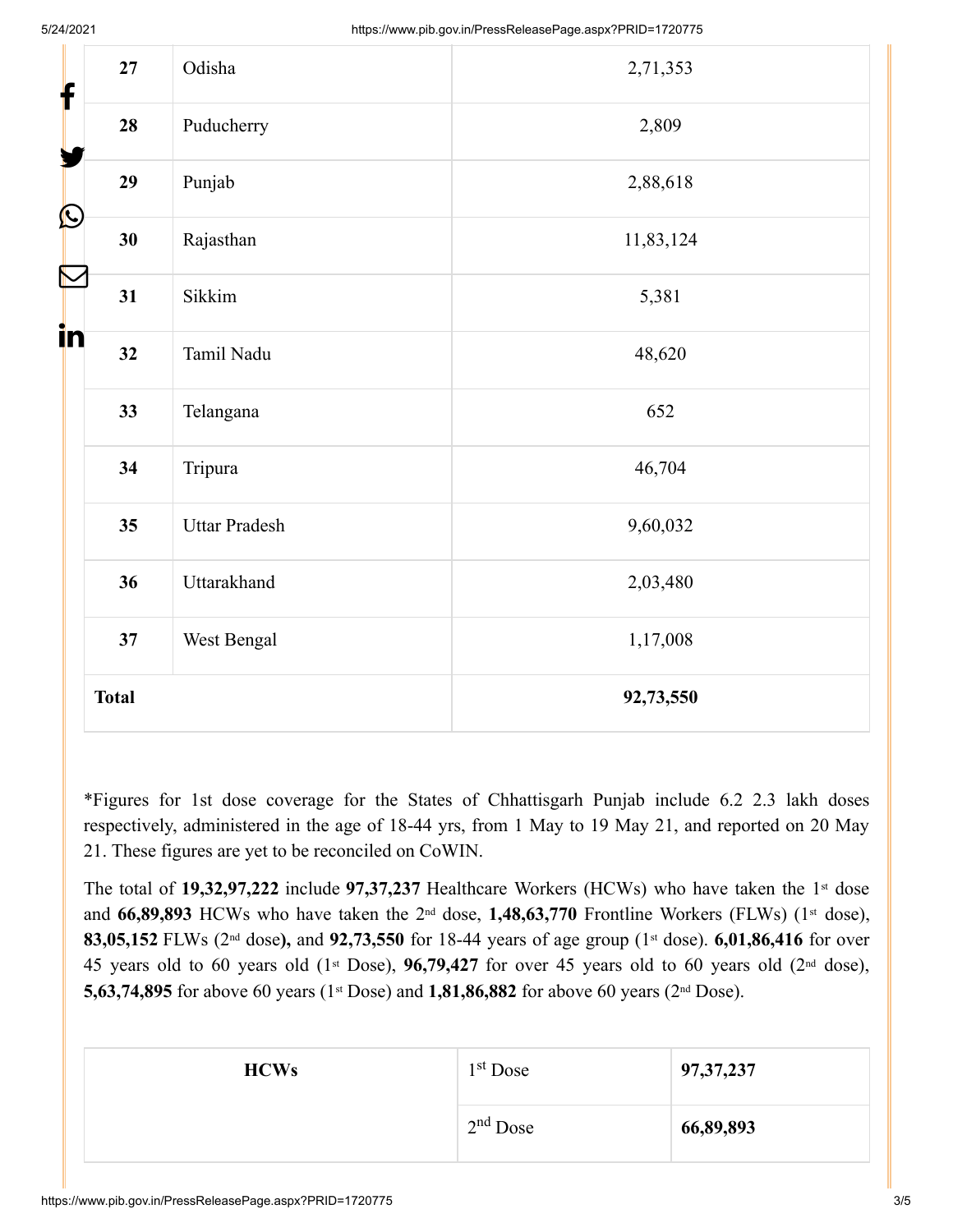| <b>FLWs</b><br>f                    | $1st$ Dose           | 1,48,63,770    |
|-------------------------------------|----------------------|----------------|
| Y                                   | $2nd$ Dose           | 83,05,152      |
| Age Group 18-44 years<br>$\bigcirc$ | 1 <sup>st</sup> Dose | 92,73,550      |
| Age Group 45 to 60 years            | $1st$ Dose           | 6,01,86,416    |
|                                     | $2nd$ Dose           | 96,79,427      |
| in<br>Over 60 years                 | 1 <sup>st</sup> Dose | 5, 63, 74, 895 |
|                                     | $2nd$ Dose           | 1,81,86,882    |
| <b>Total</b>                        |                      | 19,32,97,222   |

As on Day-126 of the vaccination drive (21<sup>st</sup> May, 2021), total **13,83,358** vaccine doses were given. 12,05,727 beneficiaries were vaccinated for 1<sup>st</sup> dose and 1,77,631 beneficiaries received 2<sup>nd</sup> dose of vaccine as per the provisional report till 8 P.M. Final reports would be completed for the day by late tonight.

Date: 21<sup>st</sup> May, 2021 (126<sup>th</sup> Day)

| <b>HCWs</b>        | $1st$ Dose | 12,417   |
|--------------------|------------|----------|
|                    | $2nd$ Dose | 8,402    |
| <b>FLWs</b>        | $1st$ Dose | 68,698   |
|                    | $2nd$ Dose | 19,257   |
| <b>18-44 years</b> | $1st$ Dose | 6,63,353 |
| 45 to 60 years     | $1st$ Dose | 3,38,329 |
|                    | $2nd$ Dose | 96,062   |
| Over 60 years      | $1st$ Dose | 1,22,930 |
|                    |            |          |